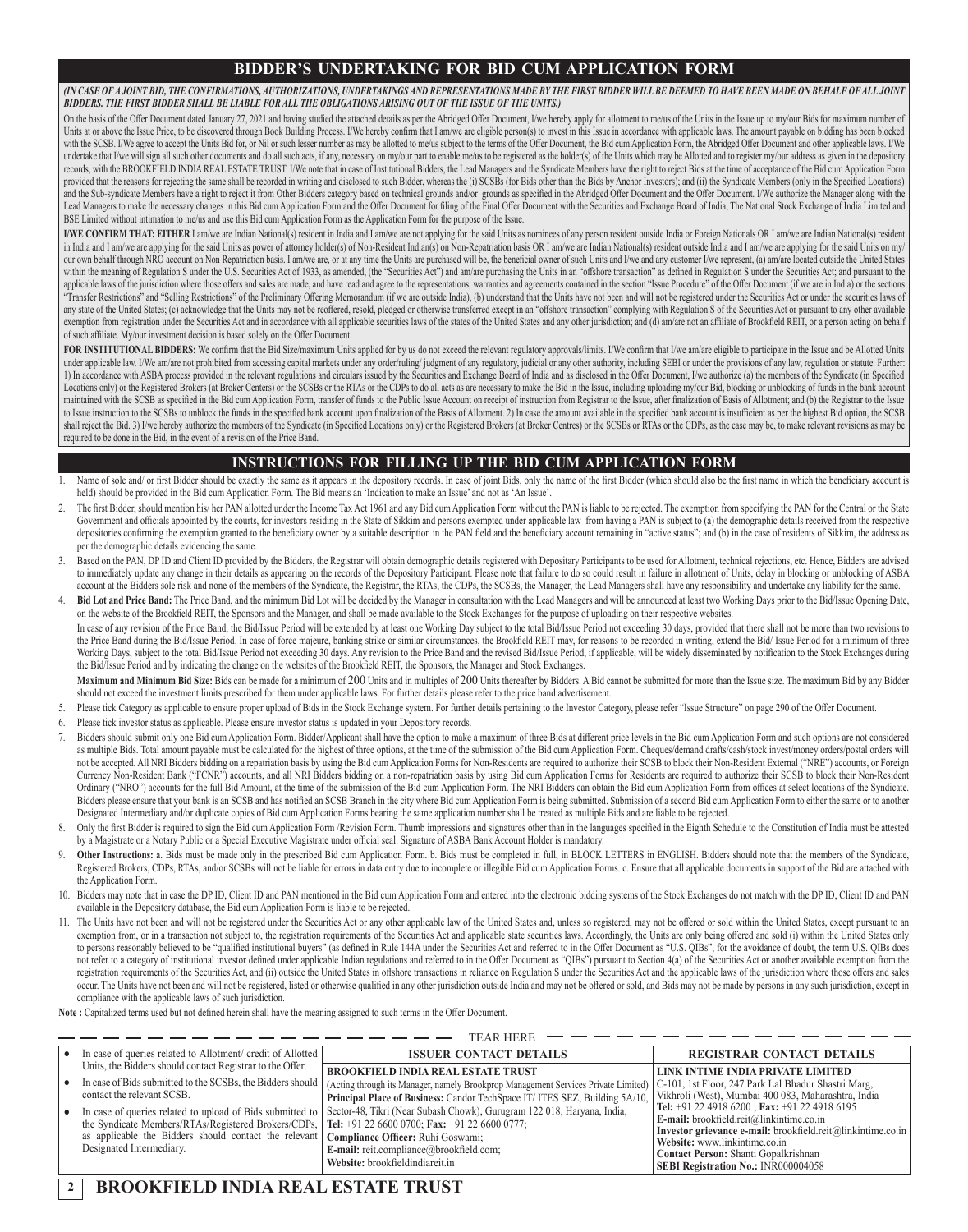**This is an abridged version of the Offer Document containing salient features of the Offer Document dated January 27, 2021 (the "Offer Document"). You are encouraged to read greater details available in the Offer Document.**

#### **THIS DOCUMENT CONSISTS OF FOUR PAGES OF APPLICATION FORM ALONG WITH INSTRUCTIONS AND EIGHT PAGES OF THE ABRIDGED OFFER DOCUMENT. PLEASE ENSURE THAT YOU HAVE RECEIVED ALL THE PAGES.**

You may obtain copies of the Bid cum Application Form and the abridged version of the Offer Document from the Designated Intermediaries at the Bidding Centers and at the Principal Place of Business of Brookfield REIT. An electronic copy of the Bid cum Application Form will also be available for download on the websites of the Stock Exchanges at www.nseindia.com and www.bseindia.com. You may download the Offer Document dated January 27, 2021 ("Offer Document") from the websites of the Securities and Exchange<br>Board of India (the "SEBI") at www. sebi.gov.in, the web citibank.co.in/rhtm/citigroupglobalscreen1.htm, https://www.business.hsbc.co.in/en-gb/in/generic/ipo-open-offer-and-buyback, www.ambit.co, www.axiscapital.co.in, www.iiflcap. com, www.jmfl.com, www.jpmipl.com, www.investmentbank.kotak.com, and www.sbicaps.com and the websites of the Stock Exchanges. All capitalized terms used herein and not specifically defined shall have the same meaning as ascribed to them in the Offer Document. Restrictions: This Abridged Offer Document may only be accessed by investors outside of India that have read the Preliminary Offer investors from the Lead Managers.

# **Brookfield**

India Real Estate Trust

# **BROOKFIELD INDIA REAL ESTATE TRUST**

(Registered in the Republic of India as a contributory, determinate and irrevocable trust on July 17, 2020 at Mumbai, India under the Indian Trusts Act, 1882 and as a real estate investment trust on September 14, 2020 at Mumbai under the Securities and Exchange Board of India (Real Estate Investment Trusts) Regulations, 2014, having registration number IN/REIT/20-21/0004)

**Principal Place of Business**: Candor TechSpace IT/ ITES SEZ, Building 5A/10, Sector-48, Tikri (Near Subash Chowk), Gurugram 122 018, Haryana, India; **Tel**: +91 22 6600 0700; **Fax**: +91 22 6600 0777; **Compliance Officer**: Ruhi Goswami; **E-mail**: reit.compliance@brookfield.com; **Website**: brookfieldindiareit.in

*Initial public offer of up to [•] Units (as defined hereinafter) of Brookfield India Real Estate Trust (the "Brookfield REIT") for cash at a price of* `*[•] per Unit aggregating up to* ` *38,000 million (the "Issue"). The Issue is being undertaken in reliance upon Regulation 14(1) of the Securities and Exchange Board of India (Real Estate Investment Trusts) Regulations, 2014, as amended (the "REIT Regulations"). The Issue will constitute [•]% of the issued and paid-up Units on a post-Issue basis in accordance with Regulation 14(2A) of the REIT Regulations.*

| <b>TRUSTER</b>                       | SPONSOR                                        | <b>MANAGER</b>                                       |
|--------------------------------------|------------------------------------------------|------------------------------------------------------|
| <b>Axis Trustee Services Limited</b> | <b>BSREP India Office Holdings V Pte. Ltd.</b> | <b>Brookprop Management Services Private Limited</b> |

The Price Band and the Minimum Bid Size (as determined by the Manager in consultation with the Lead Managers) will be announced on the respective websites of the Brookfield REIT, the Manager, the Sponsor and the Stock Exchanges (as defined hereafter) as well as advertised in all editions of Financial Express (a widely circulated English national daily newspaper) and all editions of Jansatta (a widely circulated Hindi national daily newspaper, Hindi also being the regional language of the place where the principal place of business of the Brookfield REIT is located) at least two Working Days prior to the Bid/ Issue Opening Date. The announcement/ advertisement shall contain relevant financial ratios computed for both the upper and lower end of the Price Band. For further information, see "*Basis for Issue Price*" beginning on page 292 of the Offer Document. In case of any revision to the Price Band, the Bid/ Issue Period will be extended by at least one Working Day, and in case of force majeure, banking strike or similar circumstances, for reasons to be recorded in writing, the Bid/ Issue Period will be extended for a minimum period of three Working Days, subject to the total Bid/ Issue Period not exceeding 30 days, provided that there shall not be more than two revisions to the Price Band during the Bid/ Issue Period. Any revision to the Price Band and the revised Bid/ Issue Period, if applicable, will be widely disseminated by notification to the Stock Exchanges during the Bid/ Issue Period and by indicating the change on the respective websites of the Brookfield REIT, the Sponsor, the Manager and the Stock Exchanges.

The Issue is being made through the Book Building Process and in compliance with the REIT Regulations and the SEBI Guidelines (as defined hereafter), wherein not more than 75% of the Issue shall be available for allocation on a proportionate basis to Institutional Investors, provided that the Manager may, in consultation with the Lead Managers, allocate up to 60% of the Institutional Investor Portion to Anchor Investors on a discretionary basis in accordance with the REIT Regulations and the SEBI Guidelines. Further, not less than 25% of the Issue shall be available for allocation on a proportionate basis to Non-Institutional Investors, in accordance with the REIT Regulations and the SEBI Guidelines, subject to valid Bids being received at or above the Issue Price. The Manager, in consultation with the Lead Managers, may retain oversubscription in the Issue in accordance with the REIT Regulations and the SEBI Guidelines. All Bidders, other than Anchor Investors, are required to mandatorily utilise the Application Supported by Blocked Amount ("**ASBA**") process by providing details of their respective bank accounts which will be blocked by the Self Certified Syndicate Banks ("**SCSBs**"), to participate in this Issue. For details, see "*Issue Procedure*" beginning on page 294 of the Offer Document.

|                                        | <b>Indicative Issue Timeline</b> |                       |                               |
|----------------------------------------|----------------------------------|-----------------------|-------------------------------|
| Bid/ Issue Opening Date                | February 3, $2021^{(1)}$         | Designated Date       | On or about February 12, 2021 |
| Bid/ Issue Closing Date                | February 5, 2021                 | Initiation of refunds | On or about February 12, 2021 |
| Finalization of the Basis of Allotment | On or about February 11, 2021    | Listing Date          | On or about February 17, 2021 |
| Closing Date                           | On or about February 12, 2021    |                       |                               |

*(1) The Manager may, in consultation with the Lead Managers, consider participation by Anchor Investors in accordance with the REIT Regulations and SEBI Guidelines. The Anchor Investor Bid/ Issue Period shall be one Working Day prior to the Bid/ Issue Opening Date.*

#### **GENERAL RISKS**

Investments in the Units involves a degree of risk and investors should not invest any funds in the Issue unless they can afford to take the risk of losing their entire investment. Prospective investors are advised to read the "*Risk Factors"* beginning on page 30 of the Offer Document carefully before taking an investment decision with respect to the Issue. For taking such investment decision, prospective investors must rely on their own examination of the Brookfield REIT and the Issue including the risks involved. Each prospective investor is advised to consult its own advisors in respect of the consequences of an investment in the Units being issued pursuant to this Offer Document.

This Offer Document has been prepared by the Manager solely for providing information in connection with the Issue and a copy of this Offer Document has been delivered to the Securities and Exchange Board of India ("**SEBI**") and the Stock Exchanges. However, the Units have not been recommended or approved by SEBI and the Stock Exchanges and nor do SEBI or the Stock Exchanges guarantee the accuracy or adequacy of any statements made, opinions expressed or reports contained herein and accordingly, admission of the Units to be allotted pursuant to the Issue for trading on the Stock Exchanges should not be taken as an indication of the merits of the Brookfield REIT or of the Units.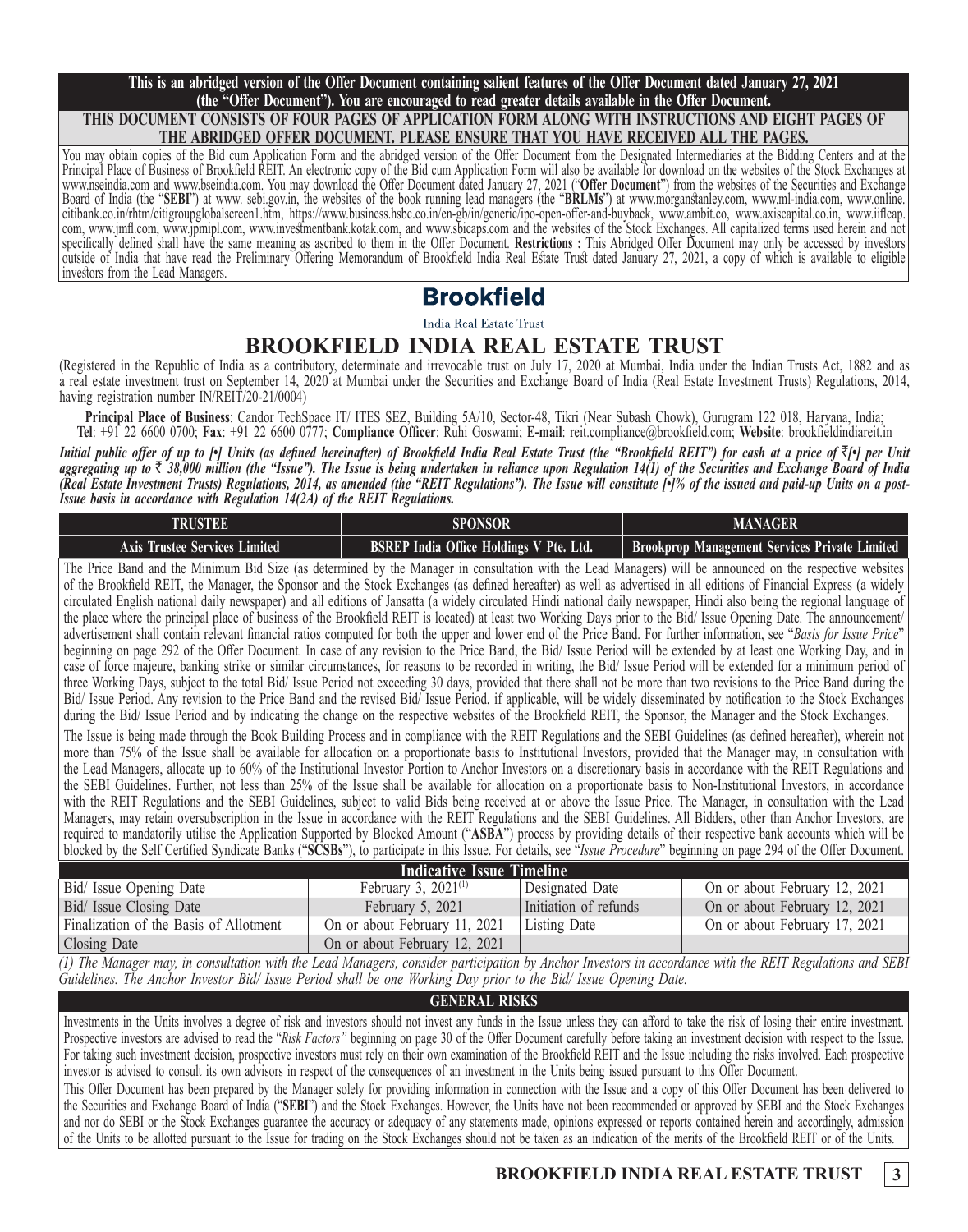# **SUMMARY OF THE TERMS OF THE ISSUE**

|--|

**Brookfield India Real Estate Trust** Sponsor **BSREP India Office Holdings V Pte. Ltd.**

| polisor                                                                                                                                                                                                                                                                                                                                                                                                                                                                                                               |                                                                                                                                                                                                                                                                                                                                                                                                                                          | DOKEF HIUR UHICE HORHINGS V FIE. LIU.                                                                                         |                                                                                                                                                                                                                                                                                                                                                                                                                                                                                                                                                |                                       |                                                                                                                                                                                                                                                                                                                                                                                                                                                                                                               |
|-----------------------------------------------------------------------------------------------------------------------------------------------------------------------------------------------------------------------------------------------------------------------------------------------------------------------------------------------------------------------------------------------------------------------------------------------------------------------------------------------------------------------|------------------------------------------------------------------------------------------------------------------------------------------------------------------------------------------------------------------------------------------------------------------------------------------------------------------------------------------------------------------------------------------------------------------------------------------|-------------------------------------------------------------------------------------------------------------------------------|------------------------------------------------------------------------------------------------------------------------------------------------------------------------------------------------------------------------------------------------------------------------------------------------------------------------------------------------------------------------------------------------------------------------------------------------------------------------------------------------------------------------------------------------|---------------------------------------|---------------------------------------------------------------------------------------------------------------------------------------------------------------------------------------------------------------------------------------------------------------------------------------------------------------------------------------------------------------------------------------------------------------------------------------------------------------------------------------------------------------|
| Manager                                                                                                                                                                                                                                                                                                                                                                                                                                                                                                               |                                                                                                                                                                                                                                                                                                                                                                                                                                          |                                                                                                                               | <b>Compliance Officer</b>                                                                                                                                                                                                                                                                                                                                                                                                                                                                                                                      |                                       | <b>Trustee</b>                                                                                                                                                                                                                                                                                                                                                                                                                                                                                                |
| Brookprop Management Services Private Limited   Ruhi Goswami<br>Unit 804, 8th Floor, One BKC,<br>A Wing, G-Block Bandra Kurla Complex,<br>Bandra East,<br>Mumbai, Maharashtra 400 051<br>Tel: +91 22 6600 0700<br>Fax: +91 22 6600 0777<br>E-mail: reit.manager@brookfield.com<br>Contact Person: Sanjeev Kumar Sharma                                                                                                                                                                                                |                                                                                                                                                                                                                                                                                                                                                                                                                                          | Tikri (Near Subhash Chowk),<br>Tel: $+91$ 124 3821 400<br>Fax: +91 124 3821 499<br>E-mail:<br>Website: brookfieldindiareit.in | Candor TechSpace IT/ ITES SEZ<br>Building 5A (Tower 10), Sector 48,<br>Gurugram 122 018, Haryana, India<br>ruhi.goswami@brookfieldproperties.com                                                                                                                                                                                                                                                                                                                                                                                               | Mumbai 400 025,<br>Maharashtra, India | <b>Axis Trustee Services Limited</b><br>Axis House, Bombay Dyeing Mills Compound<br>Pandurang Budhkar Marg, Worli<br>Tel: $+91$ 22 6230 0451<br>Fax: +91 22 6230 0700<br>E-mail: debenturetrustee@axistrustee.com<br>Website: www.axistrustee.com<br><b>Contact Person: Anil Grover</b>                                                                                                                                                                                                                       |
|                                                                                                                                                                                                                                                                                                                                                                                                                                                                                                                       |                                                                                                                                                                                                                                                                                                                                                                                                                                          |                                                                                                                               | GLOBAL COORDINATORS AND BOOK RUNNING LEAD MANAGERS TO THE ISSUE                                                                                                                                                                                                                                                                                                                                                                                                                                                                                |                                       |                                                                                                                                                                                                                                                                                                                                                                                                                                                                                                               |
| Morgan Stanley                                                                                                                                                                                                                                                                                                                                                                                                                                                                                                        | <b>BofA SECURITIES</b>                                                                                                                                                                                                                                                                                                                                                                                                                   |                                                                                                                               | <b>Citi</b>                                                                                                                                                                                                                                                                                                                                                                                                                                                                                                                                    |                                       | <b>HSBC</b>                                                                                                                                                                                                                                                                                                                                                                                                                                                                                                   |
| <b>Morgan Stanley India Company</b><br><b>Private Limited</b><br>18th Floor, Tower 2<br>One World Centre<br>Plot - 841, Jupiter Textile Mill<br>Compound, Senapati Bapat Marg<br>Lower Parel, Mumbai 400 013<br>Maharashtra, India<br>Tel: +91 22 6118 1000<br>Fax: +91 22 6118 1040<br>E-mail:<br>brookfieldreit@morganstanley.com<br>Investor grievance e-mail:<br>investors india@morganstanley.com<br>Website: www.morganstanley.com<br>Contact Person: Ayushee Thukral<br>SEBI Registration No.:<br>INM000011203 | <b>BofA Securities India Limited</b><br>Ground Floor, "A" Wing<br>One BKC, "G" Block<br>Bandra Kurla Complex<br>Bandra (East), Mumbai 400 051<br>Maharashtra, India<br>Tel: +91 22 6632 8000<br>Fax: +91 22 6776 2343<br>E-mail:<br>dg.brookfield reit@bofa.com<br>Investor grievance e-mail:<br>dg.india merchantbanking@bofa.com<br>Website: www.ml-india.com<br>Contact Person: Vivek Arora<br>SEBI Registration No.:<br>INM000011625 |                                                                                                                               | <b>Citigroup Global Markets India</b><br><b>Private Limited</b><br>1202, 12th Floor<br>First International Financial Centre,<br>G-Block, C54 & 55, Bandra Kurla<br>Complex, Bandra (East),<br>Mumbai 400 098, Maharashtra, India<br>Tel: +91 22 6175 9999<br>Fax: +91 22 6175 9898<br>E-mail:<br>brookfield.ipo.2020@citi.com<br>Investor grievance e-mail:<br>investors.cgmib@citi.com<br>Website: www.online.citibank.co.in/<br>rhtm/citigroupglobalscreen1.htm<br>Contact Person: Abhijay Thacker<br>SEBI Registration No.:<br>INM000010718 |                                       | <b>HSBC</b> Securities and Capital<br>Markets (India) Private Limited<br>52/60, Mahatma Gandhi Road<br>Fort, Mumbai 400 001<br>Maharashtra, India<br>Tel: +91 22 2268 5555<br>Fax: +91 22 6653 6207<br>E-mail:<br>brookfieldreitipo@hsbc.co.in<br>Investor grievance e-mail:<br>investographic vance@hsbc.co.in<br>Website:https://www.business.hsbc.<br>co.in/en-gb/in/generic/ipo-open-<br>offer-and-buyback<br>Contact Person: Sanjana Maniar/<br>Rishiraj Singh<br>SEBI Registration No.:<br>INM000010353 |
|                                                                                                                                                                                                                                                                                                                                                                                                                                                                                                                       |                                                                                                                                                                                                                                                                                                                                                                                                                                          |                                                                                                                               | BOOK RUNNING LEAD MANAGERS TO THE ISSUE                                                                                                                                                                                                                                                                                                                                                                                                                                                                                                        |                                       |                                                                                                                                                                                                                                                                                                                                                                                                                                                                                                               |
| Acumen at work                                                                                                                                                                                                                                                                                                                                                                                                                                                                                                        | <b>AXIS CAPITAL</b>                                                                                                                                                                                                                                                                                                                                                                                                                      |                                                                                                                               | <b>IIFL SECURITIES</b>                                                                                                                                                                                                                                                                                                                                                                                                                                                                                                                         |                                       | <b>JM FINANCIAL</b>                                                                                                                                                                                                                                                                                                                                                                                                                                                                                           |
| <b>Ambit Private Limited</b><br>Ambit House<br>449, Senapati Bapat Marg<br>Lower Parel, Mumbai 400 013<br>Maharashtra, India<br>Tel: +91 22 3982 1819<br>Fax: +91 22 3982 3020<br>E-mail: brookfield.reit@ambit.co<br>Investor grievance e-mail:<br>customerservicemb@ambit.co<br>Website: www.ambit.co<br>Contact Person: Praveen Sangal<br>SEBI Registration No.:<br>INM000010585                                                                                                                                   | <b>Axis Capital Limited</b><br>1st Floor, Axis House<br>C-2 Wadia International Centre<br>Pandurang Budhkar Marg, Worli<br>Mumbai 400 025<br>Maharashtra, India<br>Tel: +91 22 4325 2183<br>Fax: $+91$ 22 4325 3000<br>E-mail: brookfieldreit.ipo@axiscap.in<br>Investor grievance e-mail:<br>complaints@axiscap.in<br>Website: www.axiscapital.co.in<br>Contact Person: Mayuri Arya<br>SEBI Registration No.:                           |                                                                                                                               | <b>IIFL Securities Limited</b><br>10th Floor, IIFL Centre<br>Kamala City, Senapati Bapat Marg<br>Lower Parel (West)<br>Mumbai 400 013, Maharashtra, India<br>Tel: +91 22 4646 4600<br>Fax: +91 22 2493 1073<br>E-mail: brookfield.reit@iiflcap.com<br>Investor grievance e-mail:<br>ig.ib@iificap.com<br>Website: www.iiflcap.com<br>Contact Person: Nishita Mody/<br>Koustav Pal<br>SEBI Registration No.:                                                                                                                                    |                                       | <b>JM Financial Limited</b><br>7th Floor, Cynergy<br>Appasaheb Marathe Marg,<br>Prabhadevi<br>Mumbai 400 025<br>Maharashtra, India<br>Tel: +91 22 6630 3030<br>Fax: $+91$ 22 6630 3330<br>E-mail: brookfield.reit@jmfl.com<br>Investor grievance e-mail:<br>grievance.ibd $@j$ mfl.com<br>Website: www.jmfl.com<br>Contact Person: Gitesh Vargantwar<br>SEBI Registration No.:                                                                                                                                |

INM000010940

INM000010361

INM000012029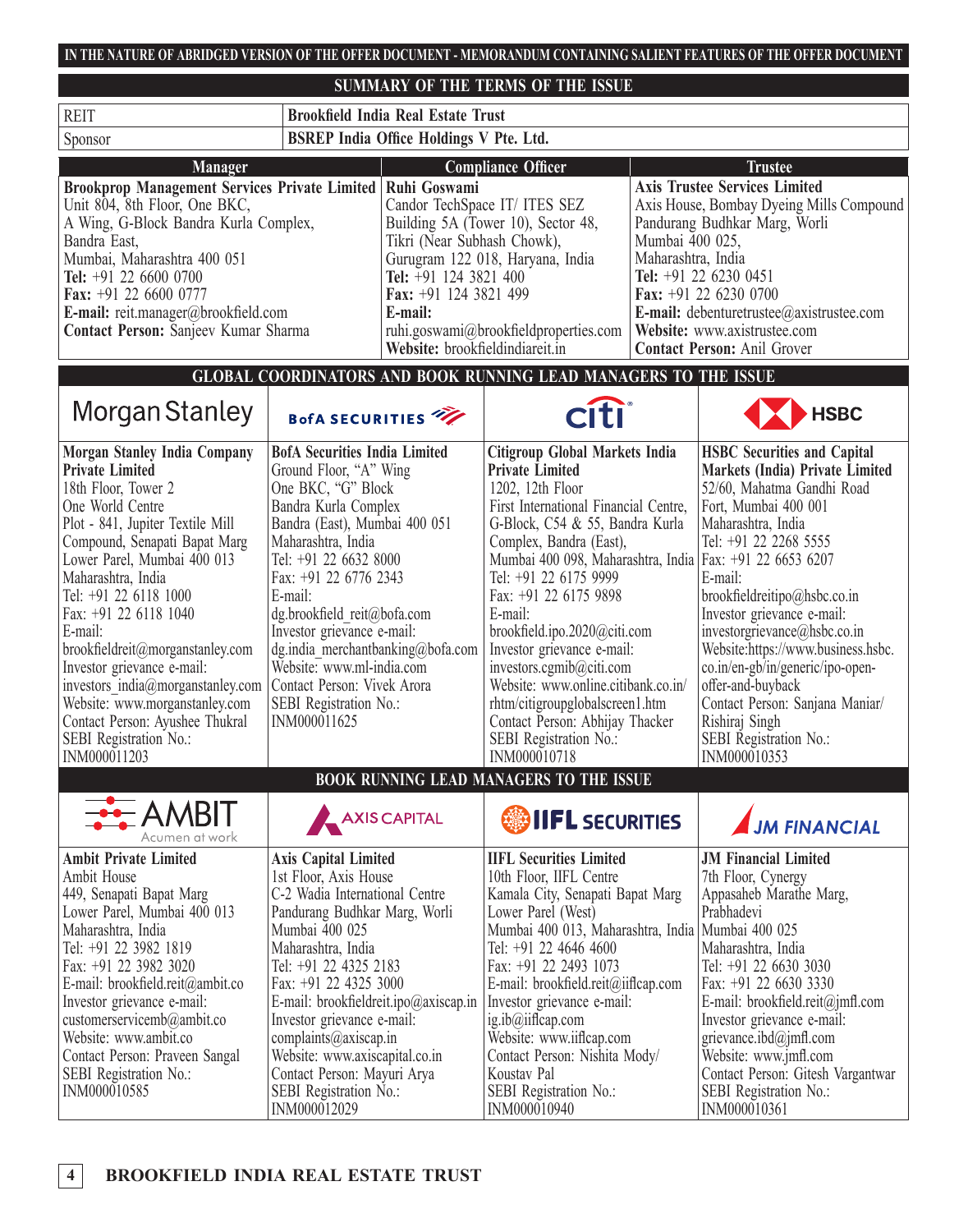#### **BOOK RUNNING LEAD MANAGERS TO THE ISSUE REGISTRAR AND TRANSFER AGENT** O J.P.Morgan **kotak® LINK**Intime SBI<br>Capital<br>Markets<br>Limited Investment Banking **J.P. Morgan India Private Limited SBI Capital Markets Limited Kotak Mahindra Capital Company Link Intime India Private Limited** J.P. Morgan Tower **Limited** 202, Maker Tower 'E' C-101, 1st Floor, 247 Park Off. C.S.T. Road 1st Floor, 27 BKC, Plot No. 27,G Cuffe Parade, Mumbai 400 005 Lal Bhadur Shastri Marg Vikhroli (West), Mumbai 400 083 Kalina, Santacruz (East) Block, Bandra Kurla Complex, Maharashtra, India Mumbai 400 098 Bandra (East), Mumbai 400 051 Tel: +91 22 2217 8300 Maharashtra, India Maharashtra, India Fax: +91 22 2218 8332 Tel: +91 22 4918 6200 Maharashtra, India Tel: +91 22 6157 3000 Tel: +91 22 4336 0000 E-mail: brookfieldreit@sbicaps.com Fax: +91 22 4918 6195 Fax: +91 22 6157 3911 Fax: +91 22 6713 2447 Investor grievance e-mail: E-mail: E-mail: broofieldreit  $ipo@$ E-mail: brookfield.reit@kotak.com investor.relations@sbicaps.com brookfield.reit@linkintime.co.in jpmorgan.com Investor grievance e-mail: Website: www.sbicaps.com Investor grievance e-mail: kmccredressal@kotak.com Contact Person: Aditya Deshpande Investor grievance e-mail: brookfield.reit@linkintime.co.in investorsmb.jpmipl@jpmorgan.com Website: SEBI Registration No.: Website: www.linkintime.co.in www.investmentbank.kotak.com INM000003531 Contact Person: Shanti Website: www.jpmipl.com Contact Person: Shagun Gupta Contact Person: Ganesh Rane Gopalkrishnan SEBI Registration No.: SEBI Registration No.: SEBI Registration No.: INM000002970 INM000008704 INR000004058

**Listing :** The Units are proposed to be listed on BSE Limited ("**BSE**") and National Stock Exchange of India Limited ("**NSE**", together with BSE, the "**Stock Exchanges**"). The Brookfield REIT has received in-principle approvals from BSE and NSE for listing of the Units pursuant to letters dated November 2, 2020 and November 5, 2020, respectively. BSE is the Designated Stock Exchange for the Issue.

**Syndicate Members:** Ambit Capital Private Limited, Investec Capital Services (India) Private Limited, IIFL Securities Limited, JM Financial Services Limited, Kotak Securities Limited and SBICAP Securities Limited.

**Self-Certified Syndicate Banks:** The list of banks is available on the website of the SEBI at https://www.sebi.gov.in/sebiweb/other/OtherAction. do?doRecognisedFpi=yes&intmId=34.

**Details regarding website address(es)/link(s) from which the investor can obtain list of RTAs, CDPs and Registered Brokers who can accept application from Investor**

List of Registered Brokers, Registrar and Share Transfer Agents (RTAs) and Collecting Depository Participants (CDPs) eligible to accept ASBA Forms, including details such as address, telephone number and e-mail address, are provided on the websites of Stock Exchanges at: http:// www.bseindia.com/Markets/PublicIssues/brokercentres\_new.aspx?expandable=3; and https://www.nseindia.com/products/content/equities/ipos/ asba\_procedures.htm; http://www.bseindia.com/Static/Markets/PublicIssues/RtaDp.aspx?expandable=6 and http://www.nseindia.com/products/ content/equities/ipos/asba\_procedures.htm; http://www.bseindia.com/Static/Markets/PublicIssues/RtaDp.aspx?expandable=6 and http://www. nseindia.com/products/content/equities/ipos/asba\_procedures.htm, respectively, updated by the Stock Exchanges from time to time.

For further details, see "Issue Procedure" beginning on page 294 of the Offer Document and "General Information" on page 356 of the Offer Document.

**Issue Size:** The Issue, aggregating up to  $\bar{\xi}$  38,000 million

**Option to retain oversubscription:** not more than 25% of the Issue Size.

**Issue Price**: ₹ [•] per Unit, being the final price at which Units will be Allotted to successful Bidders, other than Anchor Investors in terms of the Offer Document. The Issue Price will be decided by the Manager in consultation with the Book Running Lead Managers on the Pricing Date. **Face Value**: Not Applicable

**Minimum Bid Size:**  $\bar{\tau}$  0.05 million, for Bidders other than Anchor Investors and  $\bar{\tau}$  100 million for Anchor Investors

**Expected Date of Allotment:** On or about February 12, 2021.

**Issuance mode of the Instrument:** Units will be Allotted to all successful Bidders only in dematerialised form

**Depositories:** NSDL & CDSL **ISIN: INE0FDU25010**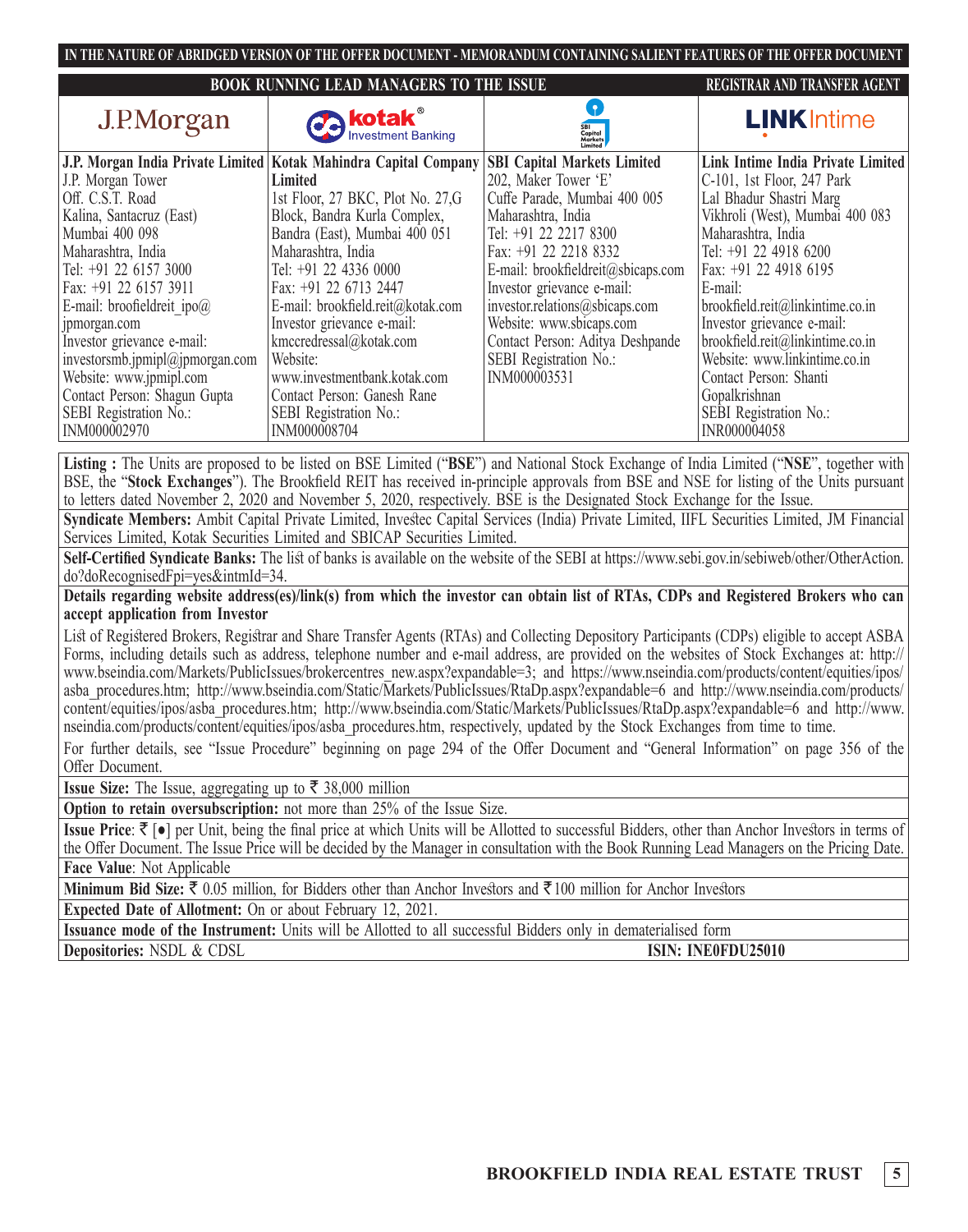#### **USE OF PROCEEDS**

The following tabular representation sets forth details of the Net Proceeds:

| Gross proceeds of the Issue       | 38,000 |
|-----------------------------------|--------|
| Less: Issue expenses <sup>*</sup> |        |
| Net Proceeds                      |        |

*\* To be finalized upon determination of Issue Price*

#### **Requirements of Funds**

The Net Proceeds are proposed to be utilized in accordance with the details set forth in the following table:

| <b>Particulars</b>                                                                                   | Estimated Amount (in $\bar{\tau}$ million) |
|------------------------------------------------------------------------------------------------------|--------------------------------------------|
| Partial or full pre-payment or scheduled repayment of the existing<br>indebtedness of the Asset SPVs | 35.750                                     |
| General purposes <sup>*</sup>                                                                        |                                            |
| <b>Total</b>                                                                                         |                                            |

*\* To be finalized upon determination of Issue Price*

## **RISK FACTORS**

- 1. The Formation Transactions will be consummated only after the Bid/ Issue Closing Date. The Manager's inability to consummate transactions in relation to these agreements will impact the Issue and its ability to complete the Issue within the anticipated time frame or at all.
- 2. The Brookfield REIT will assume certain liabilities of the Portfolio Companies and such liabilities, if realised, may adversely affect the Brookfield REIT's results of operations, profitability and cash flows, the trading price of the Units and the Manager's ability to make distributions.
- 3. The extent to which the Coronavirus disease (COVID-19) may affect the Brookfield REIT's business and operations in the future is uncertain and cannot be predicted.
- 4. A significant portion of the revenue is derived from a limited number of tenants and sectors, and any adverse developments affecting such tenants or sectors may have an adverse effect on the business, results of operations and financial condition.
- 5. The Brookfield REIT has no operating history and may not be able to operate the business successfully, achieve the business objectives or generate sufficient cash flows to make or sustain distributions. Further, the Condensed Combined Financial Statements included in the Offer Document may not accurately reflect the future financial position, results of operation and cash flows.
- 6. The Agreements to Purchase entered into by the Brookfield REIT are subject to various terms and conditions and the Manager cannot assure you that the Brookfield REIT will be able to acquire the Identified Assets in a timely manner, or at all.
- 7. The ROFO Agreements entered into by the Brookfield REIT are subject to various terms and conditions and the Manager cannot assure you that the Brookfield REIT will be able to consummate such transactions in a timely manner, or at all.

#### **BRIEF OVERVIEW OF THE BROOKFIELD REIT**

The Brookfield REIT is India's only institutionally managed public commercial real estate vehicle. Sponsored by an affiliate of Brookfield Asset Management ("**BAM**"), one of the world's largest alternative asset managers with approximately US\$575 billion in assets under management, as of September 30, 2020, the Brookfield REIT's goal is to be the leading owner of high quality income producing commercial real estate assets in key gateway Indian markets, which have significant barriers to entry.

Over the last two decades, India has emerged as a leading hub for technology and corporate services due to a highly skilled and young workforce and a distinct competitive cost advantage. With approximately 90 million people expected to be added to the workforce by 2030, this structural driver will further increase office absorption, creating compelling opportunities across the commercial real estate market in India. The COVID-19 pandemic has accelerated the structural shift that was already underway prior to the crisis in relation to the usage and deployment of technology especially cloud, data analytics, e-commerce and digital transformation. The global spending on software and IT services is expected to grow at a robust rate between FY 2020 and FY 2025 and the technology industry in India is expected to grow at a CAGR of 13% to US\$350 billion by FY 2025 from an estimated US\$191

# **6 BROOKFIELD INDIA REAL ESTATE TRUST**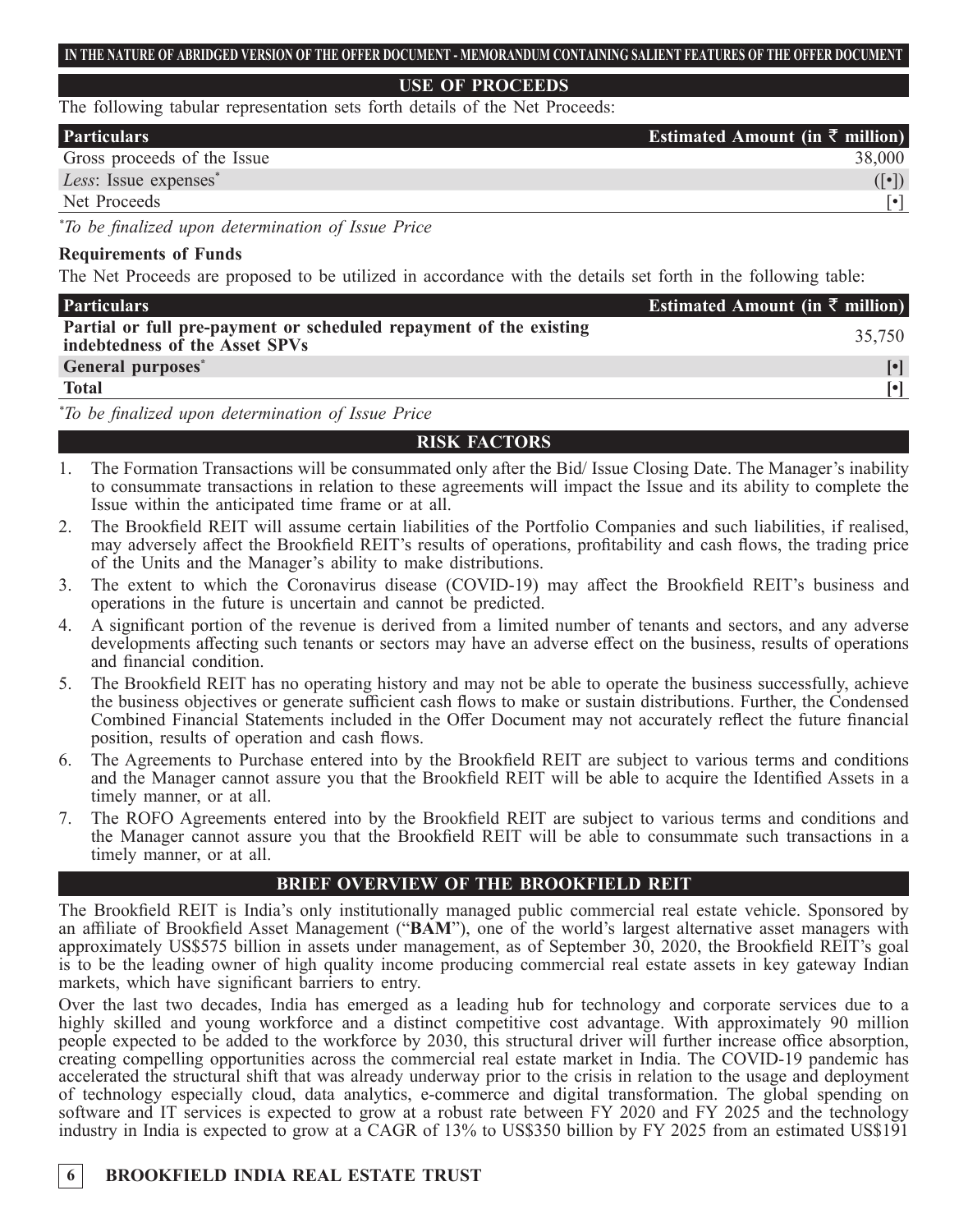billion in FY 2020 due to the large STEM talent pool, competitive cost advantage and favorable demographics in the country. *(Source: Industry Report)* The Brookfield REIT's strategy is to address this demand by owning and operating large "fully-integrated", "campus-format" office parks in established locations, and providing a complete ecosystem to the Brookfield REIT's tenants and their employees.

The primary objective of the Brookfield REIT's strategy is to provide attractive risk-adjusted total returns to the Unitholders derived from:

- **•** stable yield supported by the Initial Portfolio's long-term contracted cash flows;
- **•** property level income growth that is embedded in the Initial Portfolio through contractual rent escalations, mark-to-market headroom and in-situ development potential;
- **•** acquisitions including those of identified external growth opportunities through the Identified Assets and the ROFO Properties; and
- asset value appreciation, through continuous investment in the properties to upgrade them.

The Brookfield REIT seeks to achieve this objective through the performance of the high quality Initial Portfolio, driven by proactive portfolio management, maintaining a prudent capital structure, implementing corporate governance framework aligned with best market practices, and access to Brookfield's global platforms, which provide us a breadth of resources, relationships and expertise. Further, to execute the strategy, the Brookfield REIT believes that the Manager, which is an affiliate of Brookfield, has an on-ground professional management team with extensive industry experience, domain knowledge and a strong track record of value creation.

## **BRIEF OVERVIEW OF THE SPONSOR**

BSREP India Office Holdings V Pte. Ltd. is part of the Brookfield Group. The Sponsor's associate, BAM, is the flagship entity of the Brookfield Group and a global alternative asset manager, currently listed on the NYSE and TSX and has a market capitalization of approximately US\$ 63 billion as of September 30, 2020. BAM is incorporated in Ontario, Canada and through the Brookfield Group, has a 120-year history as an owner and asset manager across a broad portfolio of real estate assets with a focus on property, infrastructure, renewable power and private equity. Brookfield Property Group carries out investments, directly and indirectly, through Brookfield Property Partners L.P. ("**BPY**"), which is listed on the NASDAQ and TSX, and private funds, including its flagship real estate funds in the Brookfield Strategic Real Estate Partners series. BAM acts, directly or indirectly, as the asset manager to all the public vehicles and private funds in the Brookfield Group.

As BAM's primary vehicle to make investments across all strategies in real estate, BPY's global portfolio of assets includes office, retail, multifamily, logistics, hospitality, self-storage, triple net lease, manufactured housing and student housing assets located in five continents. The Brookfield Group currently manages approximately US\$ 17 billion of assets in India (as of September 30, 2020), which includes several significant assets managed by the Brookfield Property Group, such as the Initial Portfolio, Identified Assets and the ROFO Properties.

The Sponsor is a wholly owned subsidiary of BSREP India Holdings, a company incorporated in Singapore, which is a part of the Brookfield Strategic Real Estate Partners series of funds under the Brookfield Group.

For details, please see 'Background of our Sponsor' on page 71 of the Offer Document.

# **BRIEF OVERVIEW OF THE PORTFOLIO – AS OF SEPTEMBER 30, 2020**

The table below shows certain key financial and operational metrics of the Initial Portfolio, as of September 30, 2020.

|                                                    | Kensington | Candor<br><b>Techspace</b><br>$G2^{(1,2)}$ | Candor<br><b>Techspace</b><br>N1 | Candor<br><b>Techspace</b><br>$K1^{(2)}$ | <b>CIOP</b> | <b>Initial</b><br><b>Portfolio</b> |
|----------------------------------------------------|------------|--------------------------------------------|----------------------------------|------------------------------------------|-------------|------------------------------------|
| Type of Asset                                      | <b>SEZ</b> | <b>SEZ</b>                                 | IT Park                          | SEZ &<br>Mixed Use                       |             |                                    |
| Completed Area (msf)                               | 1.5        | 3.9                                        | 1.9                              | 3.1                                      |             | 10.3                               |
| Under Construction Area (msf)                      |            |                                            | 0.1                              |                                          |             | 0.1                                |
| Future Development Potential (msf)                 |            | 0.1                                        | 0.9                              | 2.7                                      |             | 3.7                                |
| Total Area (msf)                                   | 1.5        | 4.0                                        | 2.8                              | 5.7                                      |             | <b>14.0</b>                        |
| Committed Occupancy $(\%)$                         | 86%        | 91%                                        | 72%                              | 92%                                      |             | 87%                                |
| Same Store Committed Occupancy <sup>(3)</sup>      |            | Not Applicable Not Applicable              | 97%                              | Not Applicable                           |             | 92%                                |
| WALE (years)                                       | 3.0        | 8.0                                        | 7.6                              | 7.6                                      |             | 7.1                                |
| Average in-place rent $\bar{\zeta}/\text{psf/mol}$ | 90         | 78                                         | 45                               | 42                                       |             | 62                                 |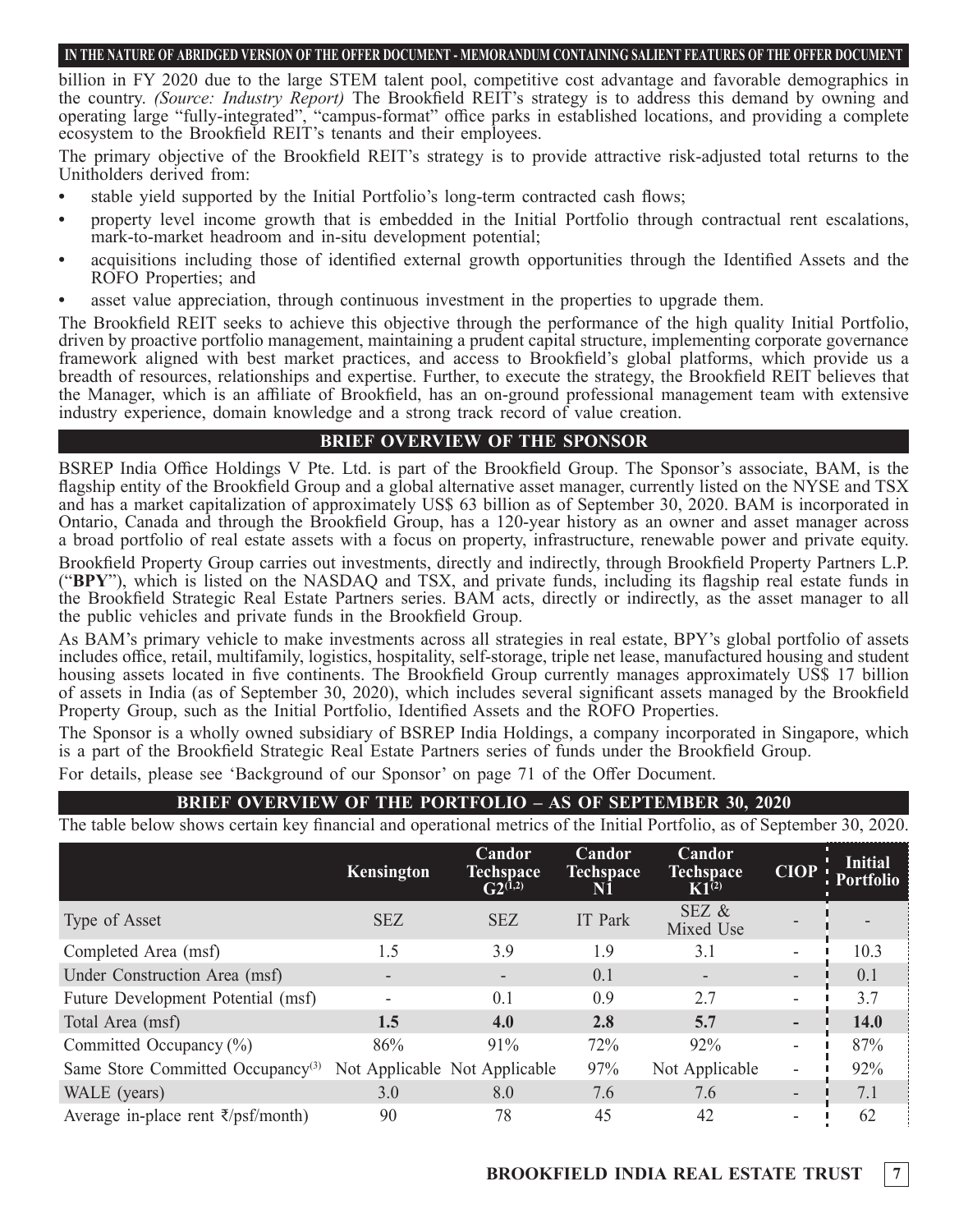|                                          | Kensington | Candor<br><b>Techspace</b><br>$\mathbf{G}2^{(1,2)}$ | Candor<br><b>Techspace</b><br>N1 | Candor<br><b>Techspace</b><br>$K1^{(2)}$ | <b>CIOP</b> | Initial<br>Portfolio |
|------------------------------------------|------------|-----------------------------------------------------|----------------------------------|------------------------------------------|-------------|----------------------|
| FY23 NOI ( $\bar{\tau}$ in millions)     | 1,580      | 3,213                                               | 1,342                            | 1,673                                    | 378         | 8,186                |
| Market Value ( $\bar{\tau}$ in millions) | 25,374     | 43,582                                              | 19,736                           | 25,382                                   |             | 114,074              |
| % of Initial Portfolio Market Value      | 22.2%      | 38.2%                                               | $17.3\%$                         | 22.3%                                    |             | $- 100.0\%$          |

(1) Pursuant to the G2 Co-Development Agreement, we are entitled to receive 72% of the gross rentals and deposits from tenants arising out of the lease of area in Candor Techspace G2, while GIL is entitled to receive the remaining 28% and tenants are billed as per such agreed arrangement.

- (2) Candor Gurgaon 2 was merged into Candor Kolkata with effect from May 4, 2020 with an appointed date of January 9, 2019.
- (3) Same Store Committed Occupancy represents Committed Occupancy for areas where the occupancy certificate was received on or before March 31, 2020. Subsequent to such date, Candor Techspace N1 received an occupancy certificate for 0.5 msf on September 22, 2020.

# **FINANCIAL INFORMATION OF THE BROOKFIELD REIT**

The Special Purpose Condensed Combined Financial Statements of Brookfield REIT have been prepared in accordance with the basis of preparation described in Note 1 to the Special Purpose Condensed Combined Financial Statements as included in the Offer Document. For details, please see "Financial Information of The Brookfield REIT" on page 374 of the Offer Document.

## **PROJECTIONS**

Projections of Income from operating lease rentals, revenue from operations, net operating income, earnings before interest, tax, depreciation and amortization (EBITDA), cash flows from operating activities and net distributable cash flows for the Brookfield India REIT for FY2021, FY2022 and FY2023, prepared in accordance with the REIT Regulations and the SEBI Guidelines have been included on page 256 of the Offer Document.

# **RELEVANT FINANCIAL RATIOS**

*Price/ Net Asset Value per Unit ratio in relation to Issue Price:*

|                              |                                                             | Price/ Net Asset Value per Unit |                       |  |
|------------------------------|-------------------------------------------------------------|---------------------------------|-----------------------|--|
| <b>Particulars</b>           | Amount (in $\overline{\zeta}$ ) At Floor Price At Cap Price |                                 | <b>At Issue Price</b> |  |
| Net Asset Value per Unit (1) |                                                             |                                 |                       |  |

(1) Net assets in accordance with the Condensed Combined Financial Statements have been used in the analysis. For further details, refer to "Financial Information of the Brookfield REIT" beginning on page 374 of the Offer Document. Net Asset Value per unit has been calculated based on [•]

# **SUMMARY VALUATION REPORT**

The summary valuation included in the Offer Document is a summary of the Valuation Report dated January 13, 2021, as issued by Mr. Shubhendu Saha, the Valuer, which has been prepared by drawing inputs from the macro and market data provided by Cushman & Wakefield, the Independent Industry Expert, in its report dated January 13, 2021.

For details, please see "Summary Valuation Report" on page 446 of the Offer Document.

# **DISTRIBUTION POLICY**

At least 90% of the NDCFs of Brookfield REIT ("**REIT Distributions**") shall be declared and made once every quarter of a Financial Year by the Manager. The first distribution shall be made upon completion of the first full quarter after the listing of the Units on the Stock Exchanges. Further, in accordance with the REIT Regulations, REIT Distributions shall be made no later than 15 days from the date of such declarations. The REIT Distributions, when made, shall be made in Indian Rupees. For details, please see "Distributions" on page 284 of the Offer Document.

# **IDENTIFIED ASSETS AND ROFO PROPERTIES**

The Brookfield REIT intends to leverage Brookfield Group's real estate holdings in India by entering into agreements that provide rights to acquire their existing properties in the Brookfield REIT's markets. The Brookfield REIT has the exclusive right, at its discretion, to acquire the Identified Assets, one office park in each of Gurugram and Noida, similar to the office parks in the Initial Portfolio that are near-stabilization and currently owned by members of the Brookfield Group. The Identified Assets encompass 8.3 msf of office space. In addition, the Brookfield REIT will

# **8 BROOKFIELD INDIA REAL ESTATE TRUST**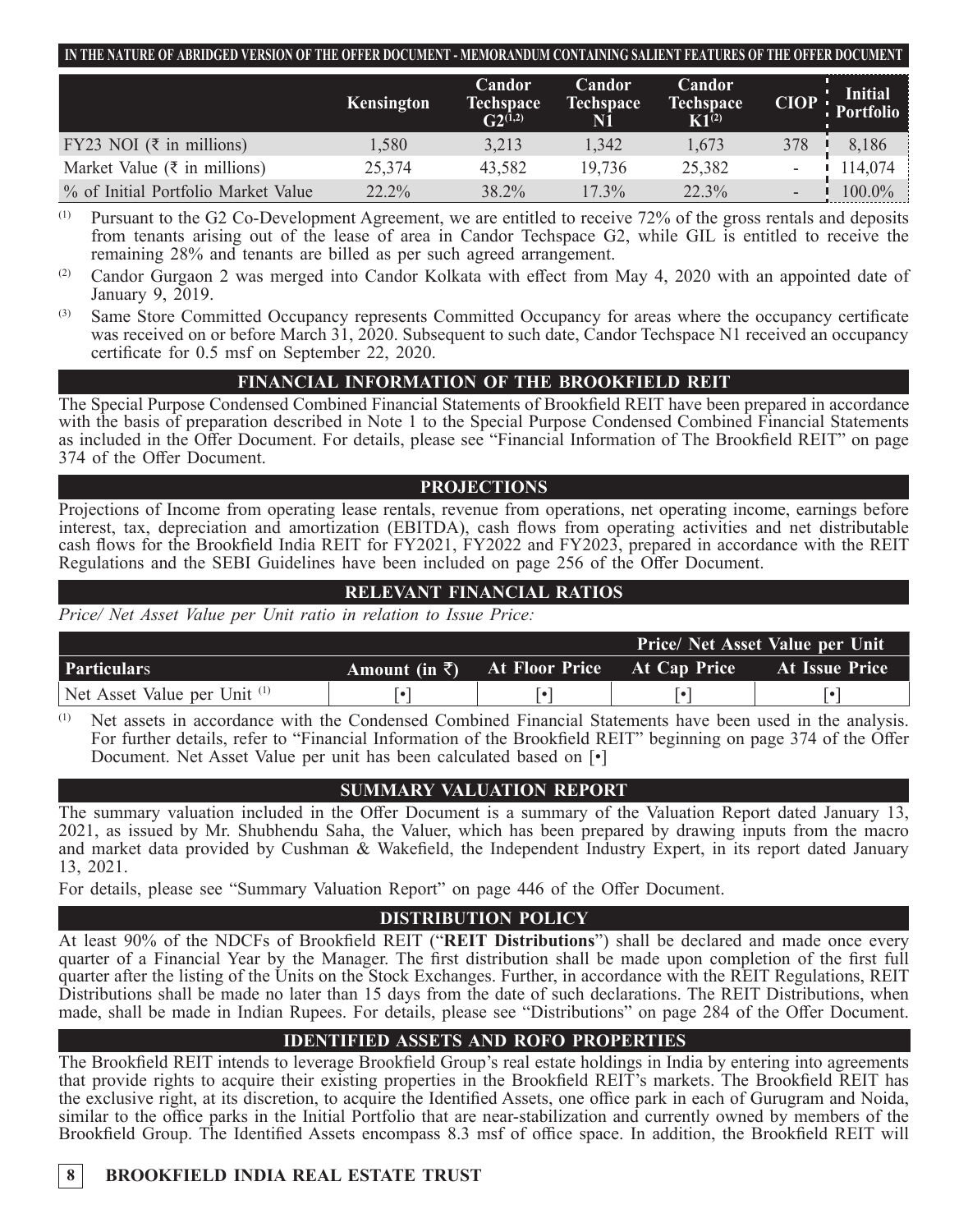also benefit from rights of first offer on the ROFO Properties - the Brookfield Group's 100% owned commercial real estate assets in India's financial capital, Mumbai, comprising 6.7 msf in office space. The Initial Portfolio, Identified Assets and ROFO Properties combined, create the potential for the Brookfield REIT to almost double the Initial Portfolio's Leasable Area to 28.9 msf, while growing consistent with the Brookfield REIT's strategy of owning high quality real estate in premier locations.

# **FEES AND EXPENSES PAYABLE BY THE REIT**

The expenses to be directly charged to the Brookfield REIT would include (i) fees payable to the Trustee; (ii) REIT Management Fees payable to the Manager; (ii) fees payable to the Auditor; (iii) fees payable to the Valuer; (iv) fees payable to other intermediaries and consultants; and (v) other miscellaneous expenses. Further, the Brookfield REIT will incur or reimburse expenses in relation to the Issue. The Brookfield REIT shall reimburse the Sponsor and the Manager for all expenses incurred by it in relation to setting up of the Brookfield REIT. For details, please see "Management Framework - Fees and Expenses" on page 185 of the Offer Document.

# **OUR COMPETITIVE STRENGTHS**

We believe that the following competitive strengths differentiate us from other public commercial real estate companies and REITs in India.

- (1) Global Sponsorship with Local Expertise
- (2) Difficult to Replicate, Dominant and Strategically Located Properties
- (3) Placemaking Capabilities
- (4) Diversified Blue Chip Tenant Roster and Cash Flow Stability
- (5) Significant Identified Internal and External Growth Opportunities
- (6) Experienced, Cycle-Tested Senior Management Team
- (7) Institutional Corporate Governance Framework and Strong Alignment of Interests

For details, please see "*Our Business and Properties – Our Competitive Strengths*" beginning on page 118 of the Offer Document.

## **SHAREHOLDING STRUCTURE OF THE PORTFOLIO ASSETS**

For details, please see "*Formation Transactions in relation to the Brookfield REIT - Our Portfolio Companies*" beginning on page 177 of the Offer Document.

# **DECLARATION BY THE MANAGER - BROOKPROP MANAGEMENT SERVICES PRIVATE LIMITED**

The Manager declares and certifies that all relevant provisions of the REIT Regulations, SEBI Guidelines, SEBI Act and all rules, regulations and guidelines issued by the Government or SEBI (as the case may be) have been complied with and no statement made in the Offer Document is contrary to the provisions of the REIT Regulations, the SCRA, SEBI Guidelines, SEBI Act and all rules, regulations and guidelines issued by the Government or SEBI (as the case may be). The Manager further certifies that all the statements and disclosures in the Offer Document are true, fair and adequate in order to enable the investors to make a well informed decision as to their investment in the Offer.

# **DECLARATION BY THE SPONSOR - BSREP INDIA OFFICE HOLDINGS V PTE. LTD.**

The Sponsor declares and certifies that all statements specifically made and undertakings provided by it in the Offer Document, about or in relation to itself in connection with the Offer are true, fair and adequate in order to enable the investors to make a well informed decision as to their investment in the Offer.

#### **DECLARATION BY THE TRUSTEE - AXIS TRUSTEE SERVICES LIMITED (ON BEHALF OF THE BROOKFIELD REIT)**

The Trustee (on behalf of the Brookfield REIT) declares and certifies that all relevant provisions of the REIT Regulations SEBI Guidelines, SEBI Act and all rules, regulations and guidelines issued by the Government or SEBI (as the case may be) have been complied with and no statement made in the Offer Document is contrary to the provisions of the REIT Regulations the SCRA, SEBI Guidelines, SEBI Act and all rules, regulations and guidelines issued by the Government or SEBI (as the case may be). The Trustee (on behalf of the Brookfield REIT) further certifies that all the statements and disclosures in the Offer Document are true, fair and adequate in order to enable the investors to make a well informed decision as to their investment in the Offer.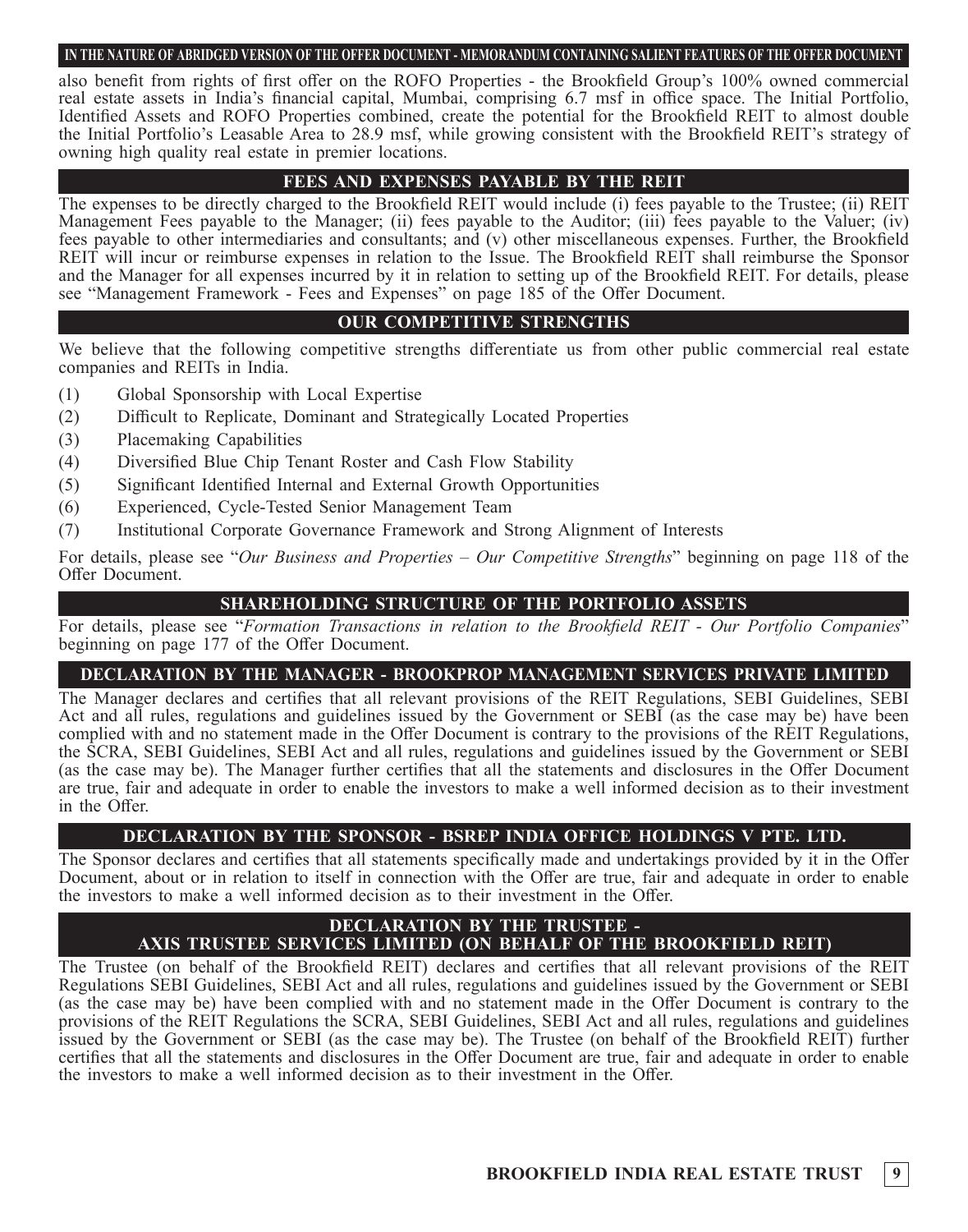**THIS PAGE HAS BEEN INTENTIONALLY LEFT BLANK.**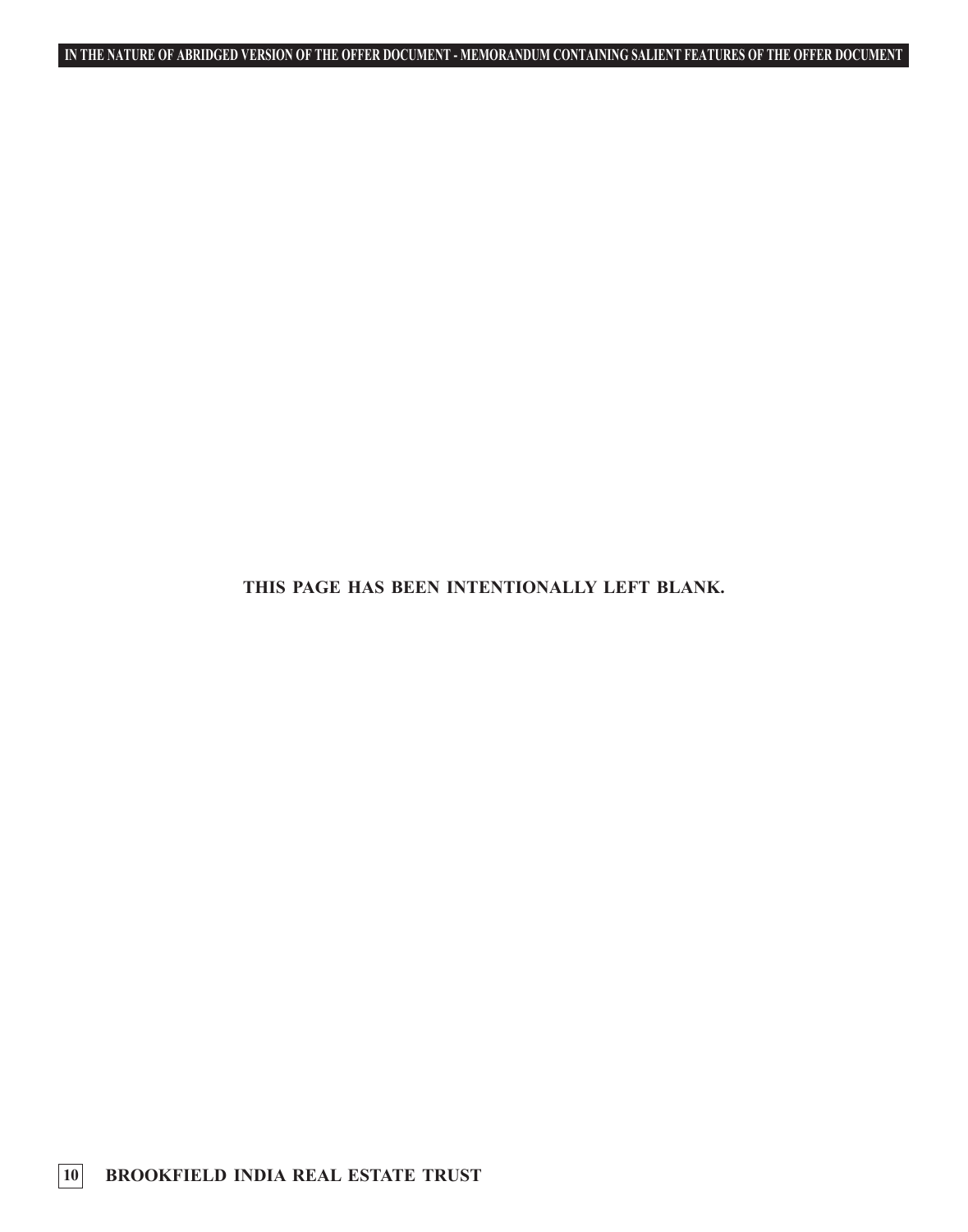#### **BIDDER'S UNDERTAKING FOR BID CUM APPLICATION FORM**

I/We (on behalf of joint bidders, if any) confirm that the Acknowledgement Slip for my/our bids are enclosed for the revisions which are being requested. I/We agree to be bound by all the terms & conditions mentioned in th cum Application Form submitted earlier by me/us.

I/We (on behalf of joint bidders, if any) authorize you to reject this Bid Revision Form, in case any of the details of my existing Bids as appearing on the electronic book building system do not tally with the details giv Revision Form.

#### **INSTRUCTIONS FOR FILLING UP THE BID REVISION FORM**

- 1. Name of Sole/ First Bidder should be exactly the same as it appears in the depository records.
- 2. Please ensure that the Bid options provided are in the same order as that provided in the Bid cum Application Form submitted earlier.
- 3. In case there is no change in the particular Bid option, please write "NO CHANGE". In case you want to cancel the Bid option, please write "CANCELLED".
- 4. Total Amount payable must be calculated for the highest of three options, at Bid Price to Bidder's category. Total amount to be paid must be calculated net of total amount paid at the time of submission of Bid cum Application Form. Bidders, please ensure that your Bank has notified an SCSB Branch in the city where Bid cum Application Form is being submitted. Revision of Bids in case of revision of Price Band: In case of an upward revision in the Price Band, Bidders could either (i) revise their Bid or (ii) shall make additional payment based on the cap of the revised Price Band with the members of the Syndicate / Registered Brokers / RTAs / CDPs to whom the original Bid was submitted. If, however, the Bidder does not either revise the Bid or make additional payment and the Issue Price is higher than the cap of the Price Band prior to revision, the number of Units Bid for shall be adjusted downwards for the purpose of Allotment, such that no additional payment would be required from the Bidder and the Bidder is deemed to have approved such revised Bid at the Issue Price. (i) In case of a downward revision in the Price Band, announced as above, Bidders, could either revise their Bid such that Bid amount is more than minimum bid lot or the excess amount blocked at the time of bidding would be unblocked from the ASBA Account. The payment accompanied with any revision of Bid, shall be adjusted against the payment made at the time of the original Bid or the previously revised Bid. However, Bidders are not allowed to withdraw or lower their Bid (in terms of number of Units or the Bid Amount) at any stage. Bidders can only make upward revisions in their bids.
- 5. Only the first Bidder is required to sign the Bid cum Application Form /Revision Form. Thumb impressions and signatures other than in the languages specified in the Eighth Schedule to the Constitution of India must be attested by a Magistrate or a Notary Public or a Special Executive Magistrate under official seal. Signature of Bank Account Holder is mandatory.
- 6. **Other Instructions:** a. Revision to Bids must be made only in the prescribed Revision Form, as applicable. b. Revision form must be completed in full, in BLOCK LETTERS in ENGLISH. Bidders should note that the Syndicate Members/SCSBs/ Registered Brokers/Collecting DPs/Collecting RTAs will not be liable for errors in data entry due to incomplete or illegible Revision Forms. c. Ensure that Acknowledgement Slip for your Bid and any other applicable documents in support of the revision are attached with the Revision Form; and d. Bidders shall only be required to pay the amount in excess of their original Bid Amount (if any) upon an upward revision of their Bid.

#### **OFFER STRUCTURE**

| Particulars                                                                | Institutional Investors $(1)$                                                                                                                                                                                                                                  | Non Institutional Investors                                                                                                                                 |
|----------------------------------------------------------------------------|----------------------------------------------------------------------------------------------------------------------------------------------------------------------------------------------------------------------------------------------------------------|-------------------------------------------------------------------------------------------------------------------------------------------------------------|
| Number of Units available for Allotment/ allocation <sup>(2)</sup>         | Not more than $\lceil \bullet \rceil$ Units                                                                                                                                                                                                                    | Not less than $[①]$ Units                                                                                                                                   |
| Percentage of Issue Size available for Allotment/<br>allocation            | Not more than 75% of the Offer                                                                                                                                                                                                                                 | Not less than 25% of the Offer                                                                                                                              |
| Basis of Allotment/ allocation if respective category<br>is oversubscribed | Proportionate                                                                                                                                                                                                                                                  | Proportionate                                                                                                                                               |
| Minimum Bid                                                                | Such number of Units that the Bid Amount is<br>not less than $\bar{\tau}$ 50,000 and in multiples of [ $\bullet$ ]<br>Units thereafter, provided however that an Anchor<br>Investor shall make an application of a value of at<br>least $\bar{x}$ 100 million. | Such number of Units that the Bid Amount is not less<br>than $\text{\textless}50,000$ and in multiples of $\text{\textless}$ Units thereafter.              |
| Maximum Bid (subject to applicable limits)                                 | Such number of Units (in multiples of $\lceil \bullet \rceil$ Units)<br>not exceeding the size of the Offer                                                                                                                                                    | Such number of Units (in multiples of $[①]$ Units) not<br>exceeding the size of the Offer                                                                   |
| Mode of Allotment                                                          | Compulsorily in dematerialised form                                                                                                                                                                                                                            | Compulsorily in dematerialised form                                                                                                                         |
| <b>Bid Lot</b>                                                             | $\lceil \bullet \rceil$ Units and in multiples of $\lceil \bullet \rceil$ Units thereafter                                                                                                                                                                     | [ $\bullet$ ] Units and in multiples of [ $\bullet$ ] Units thereafter                                                                                      |
| Allotment Lot                                                              | $\lceil \bullet \rceil$ Units and in multiples of $\lceil \bullet \rceil$ Units                                                                                                                                                                                | [ <sup>o</sup> ] Units and in multiples of [ <sup>o</sup> ] Units                                                                                           |
| <b>Trading Lot</b>                                                         | Such number of Units, the value of which is not less<br>than $\bar{\tau}$ 50,000                                                                                                                                                                               | Such number of Units, the value of which is not less<br>than ₹ 50,000                                                                                       |
| Who can apply $(3)$                                                        | OIBs; or<br>(i)<br>(ii) family trusts or intermediaries registered with<br>SEBI, with net-worth of more than $\bar{\tau}$ 5,000<br>million, in accordance with the last audited<br>financial statements                                                        | Bidders other than Institutional Investors, eligible to<br>apply in this Offer                                                                              |
| Terms of Payment                                                           | Full Bid Amount shall be blocked by the SCSBs<br>in the bank account of the ASBA Bidder that is<br>specified in the Bid cum Application Form <sup>(4)(5)</sup>                                                                                                 | Full Bid Amount shall be blocked by the SCSBs in the<br>bank account of the ASBA Bidder that is specified in<br>the Bid cum Application Form <sup>(4)</sup> |

*(1) The Manager, in consultation with the Lead Managers may allocate up to 60% of the Institutional Investor Portion to Anchor Investors on a discretionary basis.*

*(2) Subject to valid Bids being received at or above the Issue Price.*

- (3) In case of joint Bids, the Bid cum Application Form should contain only the name of the First Bidder whose name should also appear as the first holder of the beneficiary account held in joint names. The signature of only the First Bidder would be required in the Bid cum Application Form and such First Bidder would *be deemed to have signed on behalf of the joint holders. Bidders are advised to consult their own advisors with respect to any restrictions or limitations that may be applicable to them, including any restrictions or limitations with respect to their ability to invest in the Units. By making a Bid (including any revision thereof), the Bidder will be deemed to have represented to our Manager, the Trustee, the Lead Managers and the Syndicate Members that it is eligible to participate in the Offer and be Allotted Units under applicable law.*
- *(4) The full Bid Amount shall be payable by the Anchor Investors at the time of submission of the Bid cum Application Forms. Any difference between the Anchor Investor Allocation Price and the Offer Price (in the event the Offer Price is higher) shall be paid within the Pay-in Date.*
- (5) In case of ASBA Investors, the SCSBs shall be authorised to block such funds in the bank account of the Investor that are specified in the Bid cum Application *Form.*

*For further details, refer to price band advertisement.*